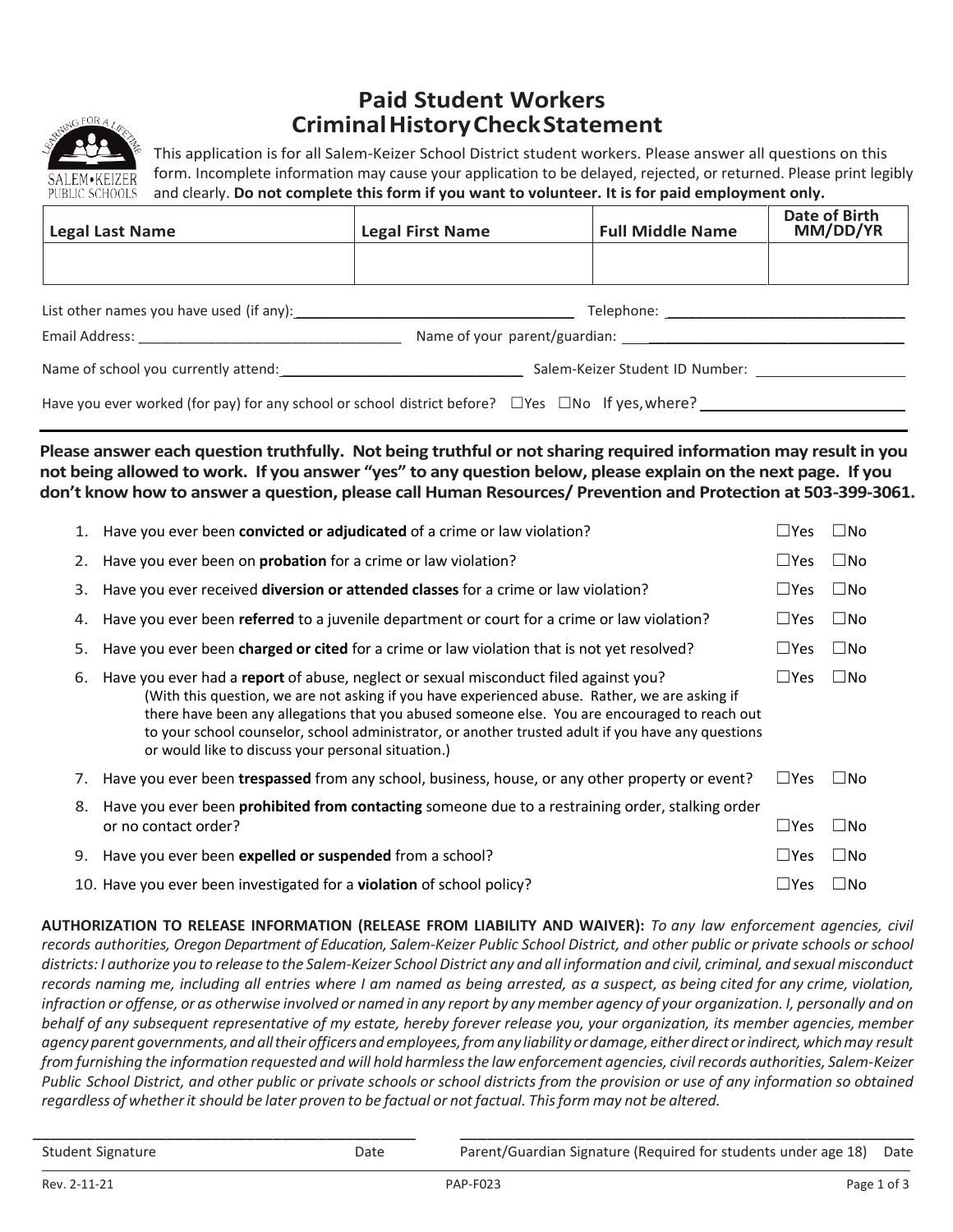#### **Your Name**



Explanation of Crimes/Offenses/Violations (Please complete this section if you answered "yes" to any questions on page 1).

| Name of crime, violation or policy | When did it happen? | Explanation |
|------------------------------------|---------------------|-------------|
|                                    |                     |             |
|                                    |                     |             |
|                                    |                     |             |
|                                    |                     |             |
|                                    |                     |             |
|                                    |                     |             |
|                                    |                     |             |
|                                    |                     |             |
|                                    |                     |             |
|                                    |                     |             |
|                                    |                     |             |
|                                    |                     |             |
|                                    |                     |             |
|                                    |                     |             |
|                                    |                     |             |
|                                    |                     |             |
|                                    |                     |             |
|                                    |                     |             |

### **Is there anything else you would like us to know?**